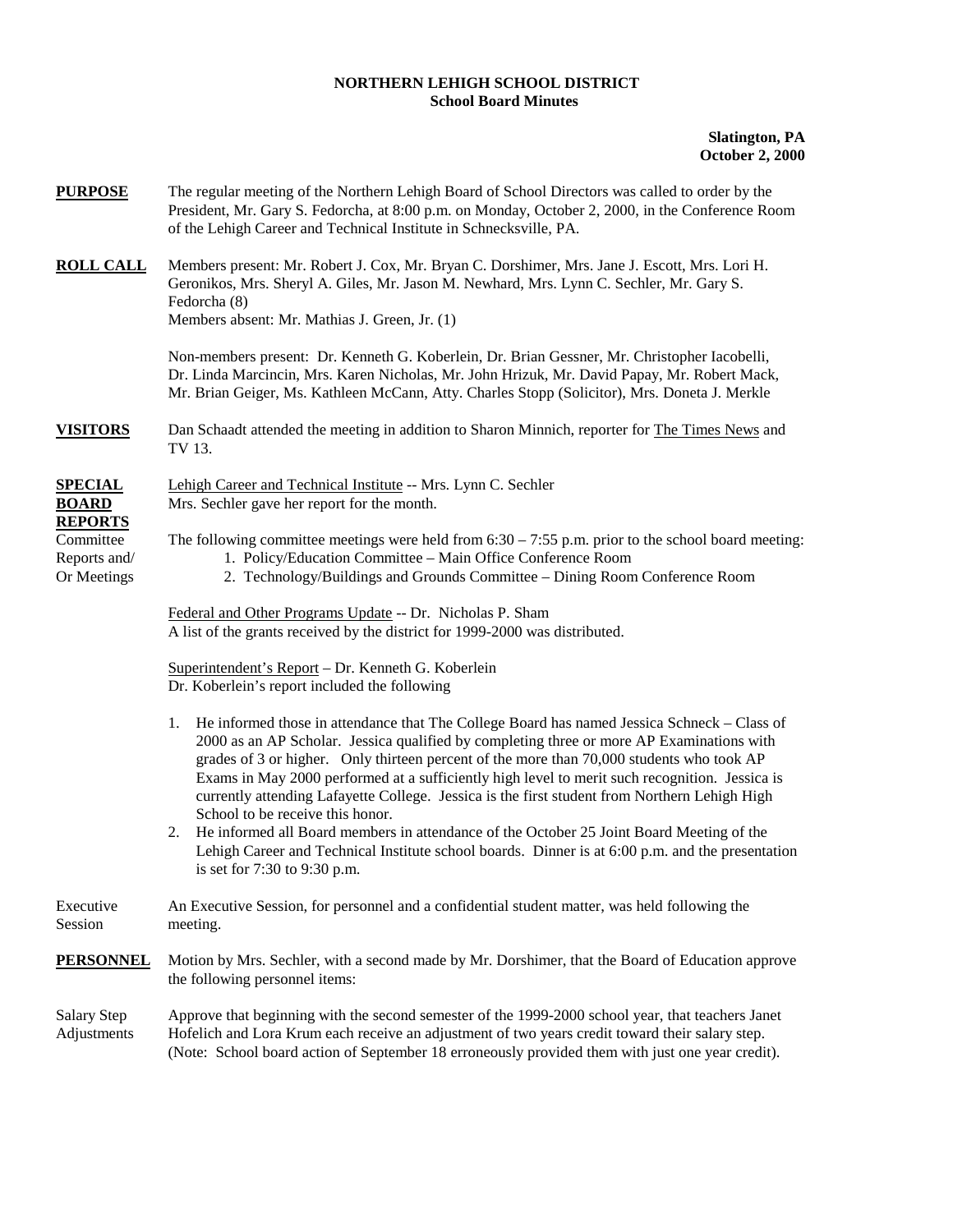| <b>PERSONNEL</b><br>(Con't.)<br>Resignations-<br>Non-<br>Instructional | Accept the resignation of Wendy Bachman, cooks helper in the Slatington Elementary School,<br>effective September 20, 2000.                                                                                                                                                                                                                                       |                                                                                                   |                |  |  |
|------------------------------------------------------------------------|-------------------------------------------------------------------------------------------------------------------------------------------------------------------------------------------------------------------------------------------------------------------------------------------------------------------------------------------------------------------|---------------------------------------------------------------------------------------------------|----------------|--|--|
| Salary<br>Adjustment                                                   | Acknowledge the following teacher who has completed the requirements per the Collective<br>Bargaining Agreement that would entitle her to a salary increase for the 2000-2001 school year:                                                                                                                                                                        |                                                                                                   |                |  |  |
|                                                                        | Theresa Kokinda<br>4B<br>\$35,800<br>From:<br>$4B + 24$<br>\$37,000<br>To:                                                                                                                                                                                                                                                                                        |                                                                                                   |                |  |  |
| Substitutes-<br>Instructional                                          | Employ the following substitute teachers for the 2000-2001 school year at the substitute teacher rates<br>of \$70.00 for 1-10 non-consecutive days; \$80.00 for 11-20 non-consecutive days; and \$90.00 for $21+$<br>non-consecutive days:                                                                                                                        |                                                                                                   |                |  |  |
|                                                                        | Stanley M. Luckenbill, Jr. - Health and Physical Education<br>Roxanne Sagala - (Effective September 28, 2000) Art K-12, General Science,<br>Library Science (K-12), Spanish, English 7-12, Home Economics, Mental and/or Physical<br>Handicapped                                                                                                                  |                                                                                                   |                |  |  |
|                                                                        | Co-Curricular Appointments for 2000-2001                                                                                                                                                                                                                                                                                                                          |                                                                                                   |                |  |  |
|                                                                        | <b>Position</b>                                                                                                                                                                                                                                                                                                                                                   | Coach/Advisor                                                                                     | <b>Stipend</b> |  |  |
|                                                                        | Senior Class Play Director                                                                                                                                                                                                                                                                                                                                        | <b>Andrew Hudak</b><br>(Pending Verification of<br>Clearances)                                    | \$1289         |  |  |
| Sabbatical<br>Leave For<br>Professional<br>Development                 | Approve the request of Robert Hicks, junior high Technology Education teacher, to take a Sabbatical<br>Leave of Absence for Professional Development for the second semester of the 2000-2001 school<br>year. A detailed plan describing the professional development activities was submitted to<br>the superintendent's office.                                 |                                                                                                   |                |  |  |
| Junior High<br>Administrative<br>Detention<br><b>Monitors</b>          | Appoint Patricia Rabenold, special education aide at the junior high school, as an Administrative<br>Detention Monitor for the junior high school for the 2000-2001 school year. She will serve as the<br>monitor when needed on Mondays from $2:20 - 3:30$ p.m. throughout the 2000-2001 school calendar<br>year at a salary of \$12.00 for each Monday worked.  |                                                                                                   |                |  |  |
|                                                                        | Appoint Barbara Hope, special education aide at the junior high school, as an Administrative<br>Detention Monitor for the junior high school for the 2000-2001 school year. She will serve as the<br>monitor when needed on Wednesdays from $2:20 - 3:30$ p.m. throughout the 2000-2001 school<br>calendar year at a salary of \$12.00 for each Wednesday worked. |                                                                                                   |                |  |  |
|                                                                        | YEA:<br>Mr. Cox, Mr. Dorshimer, Mrs. Escott, Mrs. Geronikos, Mrs. Giles, Mr. Newhard,<br>Mrs. Sechler, Mr. Fedorcha (8)<br>NAY:<br>None $(0)$                                                                                                                                                                                                                     |                                                                                                   |                |  |  |
| <b>POLICY</b>                                                          | Motion by Mrs. Sechler, with a second made by Mrs. Geronikos, that the Board of Education approve<br>the following items listed under Policy:                                                                                                                                                                                                                     |                                                                                                   |                |  |  |
| Board Policy-<br>Policy #907D<br>School Visitors-<br>$2nd$ Reading     |                                                                                                                                                                                                                                                                                                                                                                   | Approve revision of Policy #907D – Community – School Visitors, as presented after $2nd$ reading. |                |  |  |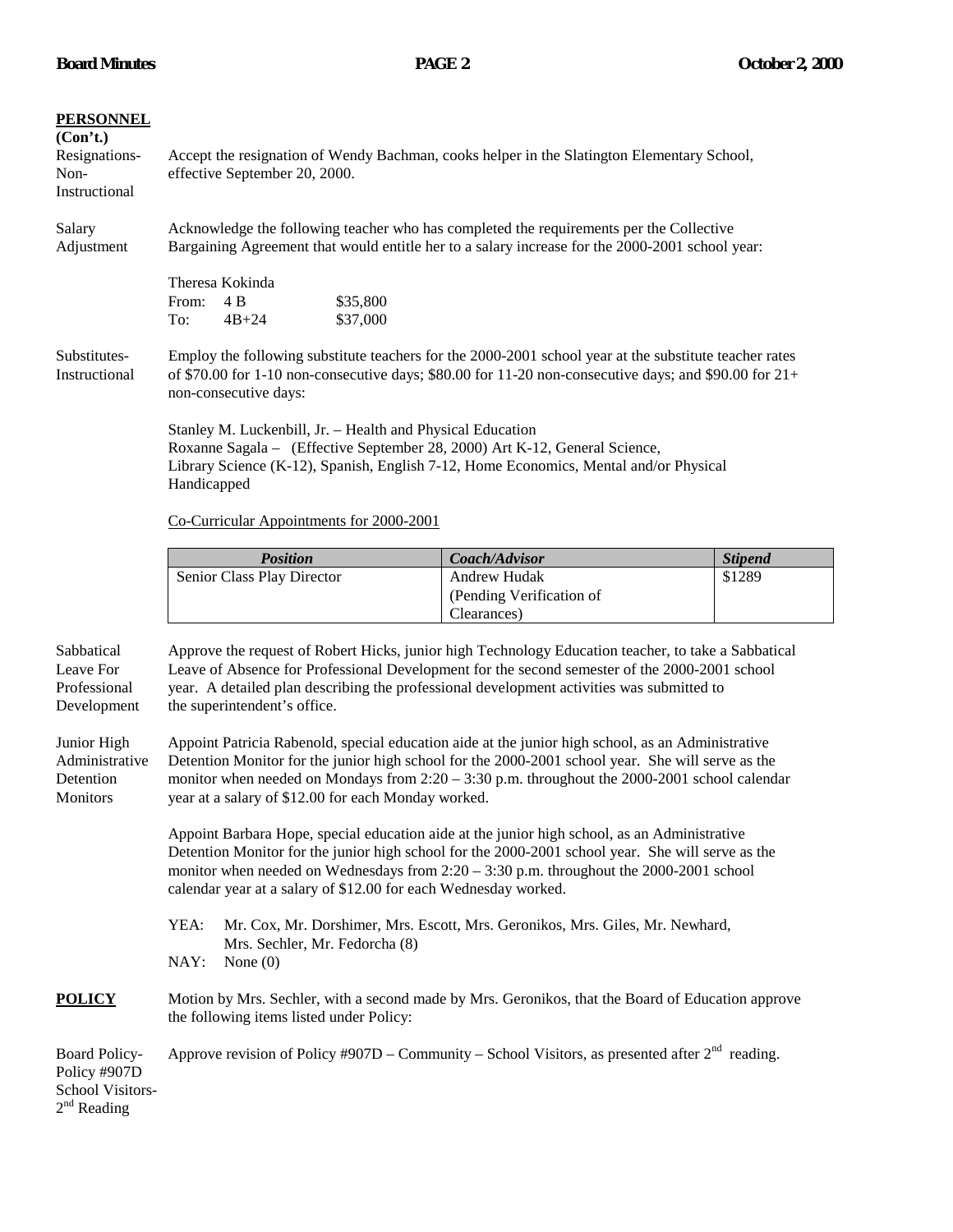| <b>POLICY</b><br>(Con't.)<br>Conferences<br>Approved<br>By Board                                                                              | Approve the request of Steve Drake to attend a Technology Education Association of Pennsylvania<br>conference in Camp Hill on November 2 and 3, 2000. Expenses include \$70.00 for registration, \$50.00<br>for meals, \$57.00 By Board for travel, \$48.76 for lodging for a total cost of \$225.76, plus the cost of a<br>substitute teacher for two days. This conference has been approved by the district Professional Education<br>Committee.                                                                                                                                                                                                                                                                                                     |                                                                                                                                                                                        |  |  |
|-----------------------------------------------------------------------------------------------------------------------------------------------|---------------------------------------------------------------------------------------------------------------------------------------------------------------------------------------------------------------------------------------------------------------------------------------------------------------------------------------------------------------------------------------------------------------------------------------------------------------------------------------------------------------------------------------------------------------------------------------------------------------------------------------------------------------------------------------------------------------------------------------------------------|----------------------------------------------------------------------------------------------------------------------------------------------------------------------------------------|--|--|
|                                                                                                                                               | Approve the request of Dr. Nicholas Sham and Mr. John Hrizuk to attend a CAPE (Community of Agile<br>Partners in Education) conference on October 26 and 27, 2000 in Grantville, PA. Expenses include<br>\$175.00 each for registration, \$96.00 for travel, for a total cost of \$446.00.<br>Approve the request of Dr. Nicholas Sham, Cathy Groller, and Jane Englert, to attend a four-day<br>workshop sponsored by Carbon Lehigh Intermediate Unit 21. This conference, entitled "Implementing<br>Information Literacy Standards", will be held on October 2, November 1 & 2, 2000 and March 29,<br>2001. There is a registration fee of \$200.00 per team and this workshop has been approved by the<br>district Professional Education Committee. |                                                                                                                                                                                        |  |  |
|                                                                                                                                               |                                                                                                                                                                                                                                                                                                                                                                                                                                                                                                                                                                                                                                                                                                                                                         |                                                                                                                                                                                        |  |  |
|                                                                                                                                               | Field Trip                                                                                                                                                                                                                                                                                                                                                                                                                                                                                                                                                                                                                                                                                                                                              | Approve a field trip for fourth grade students at Slatington Elementary School to travel to Quiet<br>Valley on May 3, 2001. Expenses for this trip will be paid for through PTA funds. |  |  |
| YEA:<br>Mr. Cox, Mr. Dorshimer, Mrs. Escott, Mrs. Geronikos, Mrs. Giles, Mr. Newhard,<br>Mrs. Sechler, Mr. Fedorcha (8)<br>NAY:<br>None $(0)$ |                                                                                                                                                                                                                                                                                                                                                                                                                                                                                                                                                                                                                                                                                                                                                         |                                                                                                                                                                                        |  |  |
| Table Action<br>On Policy 333,<br>$433 - Pro-$<br>fessional Dev.<br>$2nd$ Reading                                                             | Motion by Mrs. Sechler, with a second made by Mrs. Escott, that the Board of Education<br>table action to approve revisions to Policy #333 and #433 -- Professional Development<br>until the next Policy/Education Committee meeting.                                                                                                                                                                                                                                                                                                                                                                                                                                                                                                                   |                                                                                                                                                                                        |  |  |
|                                                                                                                                               | YEA:<br>Mr. Cox, Mr. Dorshimer, Mrs. Escott, Mrs. Geronikos, Mrs. Giles, Mr. Newhard,<br>Mrs. Sechler, Mr. Fedorcha (8)<br>NAY:<br>None $(0)$                                                                                                                                                                                                                                                                                                                                                                                                                                                                                                                                                                                                           |                                                                                                                                                                                        |  |  |
| <b>CURRICU-</b><br><b>LUM AND</b><br><b>INSTRUC-</b><br><u>TION</u>                                                                           | Motion by Mrs. Sechler, with a second made by Mr. Newhard, that the Board of Education<br>approve the Northern Lehigh School District Continuing Professional Education Plan (Act<br>48 of 1999). The Plan shall be in effect from January 1, 2000 through June 30, 2003.                                                                                                                                                                                                                                                                                                                                                                                                                                                                               |                                                                                                                                                                                        |  |  |
|                                                                                                                                               | YEA:<br>Mr. Cox, Mr. Dorshimer, Mrs. Escott, Mrs. Geronikos, Mrs. Giles, Mr. Newhard,<br>Mrs. Sechler, Mr. Fedorcha (8)<br>NAY:<br>None $(0)$                                                                                                                                                                                                                                                                                                                                                                                                                                                                                                                                                                                                           |                                                                                                                                                                                        |  |  |
| <b>FINANCIAL</b>                                                                                                                              | Motion by Mr. Dorshimer, with a second made by Mr. Cox, that the Board of Education approve the<br>following financial items:                                                                                                                                                                                                                                                                                                                                                                                                                                                                                                                                                                                                                           |                                                                                                                                                                                        |  |  |
| PC<br>Abatements                                                                                                                              | Approve abatement of Per Capita taxes as presented for the resident(s) that fall within the guidelines.                                                                                                                                                                                                                                                                                                                                                                                                                                                                                                                                                                                                                                                 |                                                                                                                                                                                        |  |  |